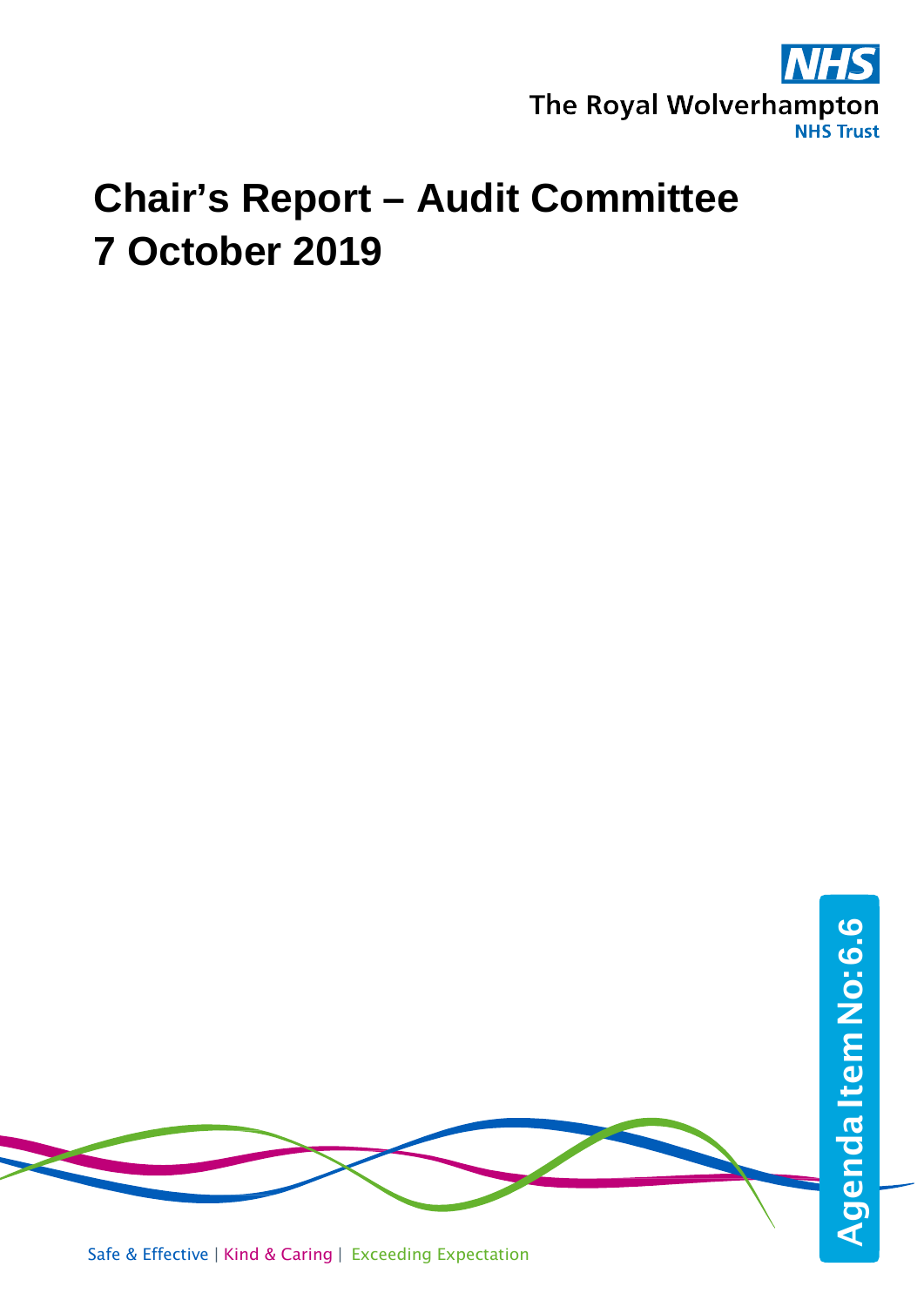## The Royal Wolverhampton NHS Trust



| <b>Trust Board Report</b>                                              |                                                                                                                                                                                                                                                                                                                                                                                  |  |
|------------------------------------------------------------------------|----------------------------------------------------------------------------------------------------------------------------------------------------------------------------------------------------------------------------------------------------------------------------------------------------------------------------------------------------------------------------------|--|
| <b>Meeting Date:</b>                                                   | Thursday 12 September 2019                                                                                                                                                                                                                                                                                                                                                       |  |
| <b>Title:</b>                                                          | Audit Committee meeting - Chair's summary note                                                                                                                                                                                                                                                                                                                                   |  |
| <b>Executive Summary:</b>                                              | The committee discussed risks arising from the external changes in the<br>local health economy, the continuing examination of the high SHMI,<br>uncertainties on capital funding and the continuing financial and<br>recruitment pressures. The committee received assurance from the<br>Annual Audit letter on the Trust's accounts and progress on the internal<br>audit plan. |  |
| <b>Action Requested:</b>                                               | To receive for information.                                                                                                                                                                                                                                                                                                                                                      |  |
| <b>Report of:</b>                                                      | Roger Dunshea, NED chair of audit committee                                                                                                                                                                                                                                                                                                                                      |  |
| Author:<br><b>Contact Details:</b>                                     | Tel 01902 69<br>Email @nhs.net                                                                                                                                                                                                                                                                                                                                                   |  |
| <b>Links to Trust</b><br><b>Strategic Objectives</b>                   | To maintain the financial health of the organisation.<br>To improve the culture of compassion, safety and quality.<br>To have an effective, well integrated organisation which operates<br>efficiently.                                                                                                                                                                          |  |
| <b>Resource</b><br>Implications:                                       | None                                                                                                                                                                                                                                                                                                                                                                             |  |
| <b>Risks: BAF/TRR</b><br>(describe risk and current<br>risk score)     | N/A                                                                                                                                                                                                                                                                                                                                                                              |  |
| <b>Public or Private:</b><br>(with reasons if private)                 | Public                                                                                                                                                                                                                                                                                                                                                                           |  |
| <b>References:</b><br>(eg from/to other committees)                    | N/A                                                                                                                                                                                                                                                                                                                                                                              |  |
| <b>Appendices/</b><br>References/<br><b>Background Reading</b>         | The full minutes will be circulated to the Board for its November meeting.                                                                                                                                                                                                                                                                                                       |  |
| <b>NHS Constitution:</b><br>(How it impacts on any<br>decision-making) | In determining this matter, the Board should have regard to the Core<br>principles contained in the Constitution of:<br>Equality of treatment and access to services<br>4<br>4<br>High standards of excellence and professionalism<br>Service user preferences<br>Cross community working<br>4<br><b>Best Value</b><br>4<br>Accountability through local influence and scrutiny  |  |